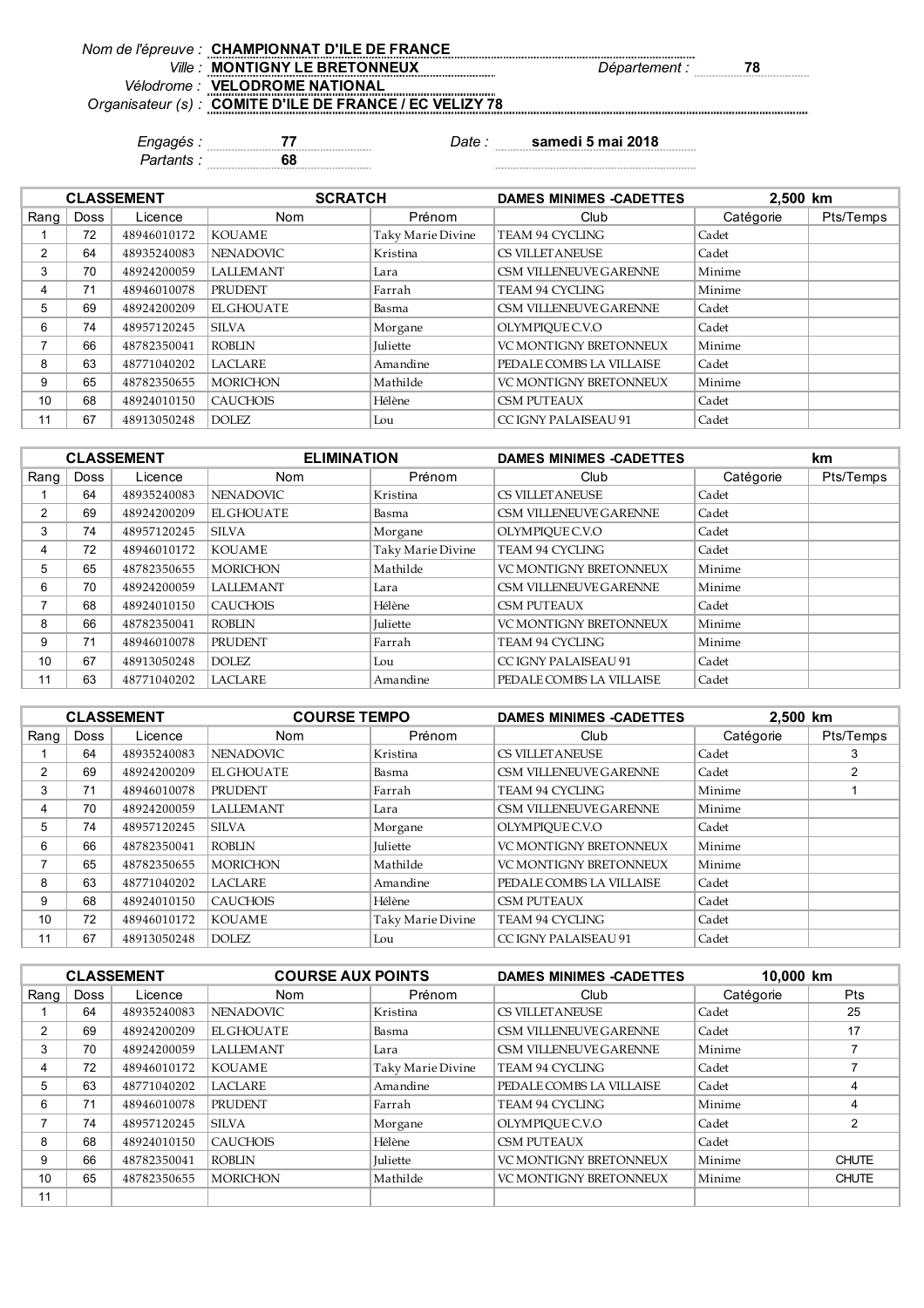|      | <b>CLASSEMENT</b> |             |                   | <b>OMNIUM</b><br><b>DAMES MINIMES -CADETTES</b> |                               | km        |     |
|------|-------------------|-------------|-------------------|-------------------------------------------------|-------------------------------|-----------|-----|
| Rang | Doss              | Licence     | <b>Nom</b>        | Prénom                                          | Club                          | Catégorie | Pts |
|      | 64                | 48935240083 | <b>NENADOVIC</b>  | Kristina                                        | <b>CS VILLET ANEUSE</b>       | Cadet     | 143 |
| 2    | 69                | 48924200209 | <b>EL GHOUATE</b> | Basma                                           | CSM VILLENEUVE GARENNE        | Cadet     | 125 |
| 3    | 70                | 48924200059 | <b>LALLEMANT</b>  | Lara                                            | CSM VILLENEUVE GARENNE        | Minime    | 107 |
| 4    | 72                | 48946010172 | KOUAME            | Taky Marie Divine                               | TEAM 94 CYCLING               | Cadet     | 103 |
| 5    | 74                | 48957120245 | <b>SILVA</b>      | Morgane                                         | OLYMPIOUE C.V.O               | Cadet     | 100 |
| 6    | 71                | 48946010078 | <b>PRUDENT</b>    | Farrah                                          | TEAM 94 CYCLING               | Minime    | 98  |
|      | 65                | 48782350655 | <b>MORICHON</b>   | Mathilde                                        | <b>VC MONTIGNY BRETONNEUX</b> | Minime    | 84  |
| 8    | 66                | 48782350041 | ROBLIN            | <b>Juliette</b>                                 | <b>VC MONTIGNY BRETONNEUX</b> | Minime    | 84  |
| 9    | 63                | 48771040202 | <b>LACLARE</b>    | Amandine                                        | PEDALE COMBS LA VILLAISE      | Cadet     | 76  |
| 10   | 67                | 48913050248 | <b>DOLEZ</b>      | Lou                                             | CC IGNY PALAISEAU 91          | Cadet     | 62  |
| 11   | 68                | 48924010150 | <b>CAUCHOIS</b>   | Hélène                                          | CSM PUTEAUX                   | Cadet     | 54  |

|      | <b>CLASSEMENT</b> |             |                   | <b>SCRATCH</b><br><b>MINIMES</b> |                               | 2,500 km  |           |
|------|-------------------|-------------|-------------------|----------------------------------|-------------------------------|-----------|-----------|
| Rang | Doss              | Licence     | <b>Nom</b>        | Prénom                           | Club                          | Catégorie | Pts/Temps |
|      | 56                | 48782100107 | <b>GRIGNON</b>    | Alexandre                        | <b>ROUE D'OR CONFLANAISE</b>  | Minime    |           |
| 2    | 57                | 48782430240 | BRAIL.            | Mathis                           | EC VERNOUILLET V.T.           | Minime    |           |
| 3    | 58                | 48782350565 | <b>DUPONT</b>     | Alixan                           | <b>VC MONTIGNY BRETONNEUX</b> | Minime    |           |
| 4    | 77                | 48946010064 | <b>PANOR</b>      | Enzo                             | TEAM 94 CYCLING               | Minime    |           |
| 5    | 76                | 48946010195 | <b>BOULAHOITE</b> | Rayan                            | TEAM 94 CYCLING               | Minime    |           |
| 6    | 60                | 48782350591 | <b>LOUVRIER</b>   | Stanislas                        | <b>VC MONTIGNY BRETONNEUX</b> | Minime    |           |
| ⇁    | 73                | 48946010774 | <b>KARPP</b>      | Gwendal                          | TEAM 94 CYCLING               | Minime    |           |
| 8    | 62                | 48913050135 | <b>ROUILLIER</b>  | Mathieu                          | CC IGNY PALAISEAU 91          | Minime    |           |
| 9    | 59                | 48782350566 | <b>DUPONT</b>     | Timéo                            | <b>VC MONTIGNY BRETONNEUX</b> | Minime    |           |
| 10   | 61                | 48782350599 | <b>TRESSEL</b>    | Robin                            | <b>VC MONTIGNY BRETONNEUX</b> | Minime    |           |

|      |      | <b>CLASSEMENT</b> |                   | <b>ELIMINATION</b> |                               | <b>MINIMES</b> |           |
|------|------|-------------------|-------------------|--------------------|-------------------------------|----------------|-----------|
| Rang | Doss | Licence           | <b>Nom</b>        | Prénom             | Club                          | Catégorie      | Pts/Temps |
|      | 56   | 48782100107       | <b>GRIGNON</b>    | Alexandre          | ROUE D'OR CONFLANAISE         | Minime         |           |
| 2    | 76   | 48946010195       | <b>BOULAHOITE</b> | Rayan              | TEAM 94 CYCLING               | Minime         |           |
| 3    | 77   | 48946010064       | <b>PANOR</b>      | Enzo               | TEAM 94 CYCLING               | Minime         |           |
| 4    | 57   | 48782430240       | BRAIL             | Mathis             | EC VERNOUILLET V.T.           | Minime         |           |
| 5    | 73   | 48946010774       | <b>KARPP</b>      | Gwendal            | TEAM 94 CYCLING               | Minime         |           |
| 6    | 62   | 48913050135       | <b>ROUILLIER</b>  | Mathieu            | CC IGNY PALAISEAU 91          | Minime         |           |
| ⇁    | 60   | 48782350591       | <b>LOUVRIER</b>   | Stanislas          | <b>VC MONTIGNY BRETONNEUX</b> | Minime         |           |
| 8    | 59   | 48782350566       | <b>DUPONT</b>     | Timéo              | <b>VC MONTIGNY BRETONNEUX</b> | Minime         |           |
| 9    | 58   | 48782350565       | <b>DUPONT</b>     | Alixan             | <b>VC MONTIGNY BRETONNEUX</b> | Minime         |           |
| 10   | 61   | 48782350599       | TRESSEL           | Robin              | <b>VC MONTIGNY BRETONNEUX</b> | Minime         |           |

|      |      | <b>CLASSEMENT</b> | <b>COURSE TEMPO</b> |           | <b>MINIMES</b><br>2,500 km    |           |     |
|------|------|-------------------|---------------------|-----------|-------------------------------|-----------|-----|
| Rang | Doss | Licence           | Nom                 | Prénom    | Club                          | Catégorie | Pts |
|      | 56   | 48782100107       | <b>GRIGNON</b>      | Alexandre | ROUE D'OR CONFLANAISE         | Minime    | 3   |
| 2    | 57   | 48782430240       | BRAIL               | Mathis    | EC VERNOUILLET V.T.           | Minime    |     |
| 3    | 76   | 48946010195       | <b>BOULAHOITE</b>   | Rayan     | TEAM 94 CYCLING               | Minime    |     |
| 4    | 58   | 48782350565       | <b>DUPONT</b>       | Alixan    | <b>VC MONTIGNY BRETONNEUX</b> | Minime    |     |
| 5    | 77   | 48946010064       | <b>PANOR</b>        | Enzo      | TEAM 94 CYCLING               | Minime    |     |
| 6    | 73   | 48946010774       | KARPP               | Gwendal   | TEAM 94 CYCLING               | Minime    |     |
|      | 60   | 48782350591       | <b>LOUVRIER</b>     | Stanislas | <b>VC MONTIGNY BRETONNEUX</b> | Minime    |     |
| 8    | 62   | 48913050135       | <b>ROUILLIER</b>    | Mathieu   | CC IGNY PALAISEAU 91          | Minime    |     |
| 9    | 59   | 48782350566       | <b>DUPONT</b>       | Timéo     | VC MONTIGNY BRETONNEUX        | Minime    |     |
| 10   | 61   | 48782350599       | TRESSEL             | Robin     | <b>VC MONTIGNY BRETONNEUX</b> | Minime    |     |

|      | <b>CLASSEMENT</b> |             | <b>COURSE AUX POINTS</b> |           | <b>MINIMES</b>                | 10,000 km |           |
|------|-------------------|-------------|--------------------------|-----------|-------------------------------|-----------|-----------|
| Rang | <b>Doss</b>       | Licence     | <b>Nom</b>               | Prénom    | Club                          | Catégorie | Pts/Temps |
|      | 60                | 48782350591 | <b>LOUVRIER</b>          | Stanislas | VC MONTIGNY BRETONNEUX        | Minime    | 35        |
| 2    | 56                | 48782100107 | <b>GRIGNON</b>           | Alexandre | <b>ROUE D'OR CONFLANAISE</b>  | Minime    | 22        |
| 3    | 57                | 48782430240 | BRAIL                    | Mathis    | EC VERNOUILLET V.T.           | Minime    | 12        |
| 4    | 76                | 48946010195 | <b>BOULAHOITE</b>        | Rayan     | TEAM 94 CYCLING               | Minime    | 8         |
| 5    | 77                | 48946010064 | <b>PANOR</b>             | Enzo      | TEAM 94 CYCLING               | Minime    | 6         |
| 6    | 58                | 48782350565 | <b>DUPONT</b>            | Alixan    | <b>VC MONTIGNY BRETONNEUX</b> | Minime    |           |
| ⇁    | 73                | 48946010774 | KARPP                    | Gwendal   | TEAM 94 CYCLING               | Minime    |           |
| 8    | 62                | 48913050135 | <b>ROUILLIER</b>         | Mathieu   | CC IGNY PALAISEAU 91          | Minime    |           |
| 9    | 59                | 48782350566 | <b>DUPONT</b>            | Timéo     | <b>VC MONTIGNY BRETONNEUX</b> | Minime    |           |
| 10   | 61                | 48782350599 | TRESSEL                  | Robin     | <b>VC MONTIGNY BRETONNEUX</b> | Minime    |           |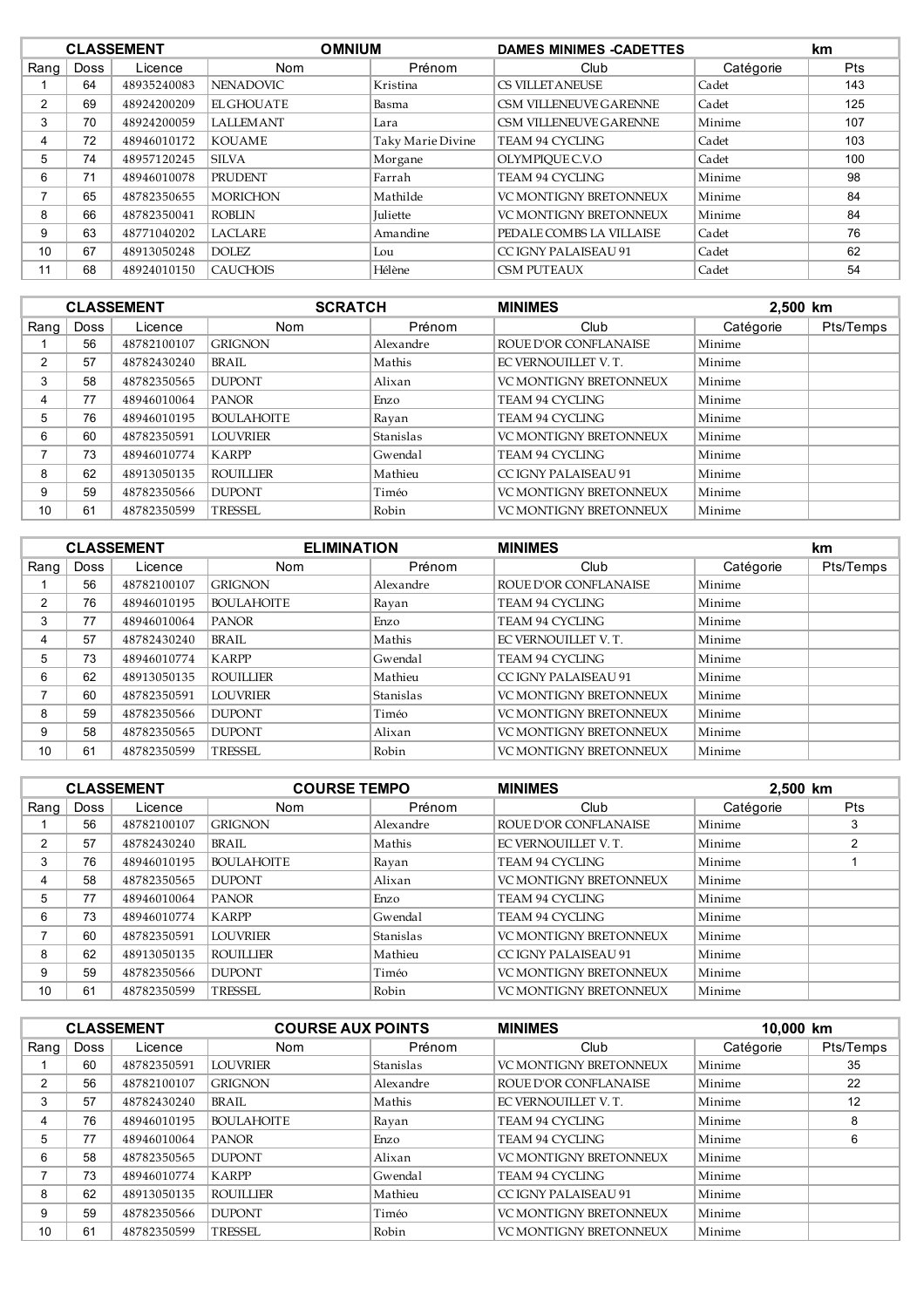|      | <b>CLASSEMENT</b> |             |                   | <b>OMNIUM</b><br><b>MINIMES</b> |                               | km        |            |
|------|-------------------|-------------|-------------------|---------------------------------|-------------------------------|-----------|------------|
| Rang | <b>Doss</b>       | Licence     | <b>Nom</b>        | Prénom                          | Club                          | Catégorie | <b>Pts</b> |
|      | 56                | 48782100107 | <b>GRIGNON</b>    | Alexandre                       | ROUE D'OR CONFLANAISE         | Minime    | 142        |
| 2    | 57                | 48782430240 | BRAIL             | Mathis                          | EC VERNOUILLET V. T.          | Minime    | 122        |
| 3    | 60                | 48782350591 | <b>LOUVRIER</b>   | Stanislas                       | <b>VC MONTIGNY BRETONNEUX</b> | Minime    | 121        |
|      | 76                | 48946010195 | <b>BOULAHOITE</b> | Rayan                           | TEAM 94 CYCLING               | Minime    | 116        |
| 5    | 77                | 48946010064 | <b>PANOR</b>      | Enzo                            | TEAM 94 CYCLING               | Minime    | 108        |
| 6    | 58                | 48782350565 | <b>DUPONT</b>     | Alixan                          | <b>VC MONTIGNY BRETONNEUX</b> | Minime    | 97         |
|      | 73                | 48946010774 | <b>KARPP</b>      | Gwendal                         | TEAM 94 CYCLING               | Minime    | 90         |
| 8    | 62                | 48913050135 | <b>ROUILLIER</b>  | Mathieu                         | CC IGNY PALAISEAU 91          | Minime    | 62         |
| 9    | 59                | 48782350566 | <b>DUPONT</b>     | Timéo                           | VC MONTIGNY BRETONNEUX        | Minime    | 54         |
| 10   | 61                | 48782350599 | TRESSEL           | Robin                           | <b>VC MONTIGNY BRETONNEUX</b> | Minime    | 6          |

|                |             | <b>CLASSEMENT</b> | <b>SCRATCH</b> |             | <b>DAMES SENIORS-JUNIORS</b>               | 5,000 km       |           |
|----------------|-------------|-------------------|----------------|-------------|--------------------------------------------|----------------|-----------|
| Rang           | <b>Doss</b> | Licence           | <b>Nom</b>     | Prénom      | Club                                       | Catégorie      | Pts/Temps |
|                | 47          | 48913500028       | <b>POMARES</b> | Cindy       | CO COURCOURONNES CYC. FEMIN 3ème Catégorie |                |           |
| $\overline{2}$ | 50          | 48946040224       | PAIN           | Mélissandre | US CRETEIL                                 | 1ère Catégorie |           |
| 3              | 43          | 48935050559       | <b>CLOAREC</b> | Marine      | CM AUBERVILLIERS 93                        | 2ème Catégorie |           |
| 4              | 44          | 48935050577       | TESSIER        | Océane      | CM AUBERVILLIERS 93                        | 2ème Catégorie |           |
| 5              | 52          | 48924200088       | <b>DA CRUZ</b> | Laura       | CSM VILLENEUVE GARENNE                     | Junior         |           |
| 6              | 49          | 48946040236       | <b>BROUSSE</b> | Marina      | US CRETEIL                                 | Junior         |           |
| 7              | 46          | 48913500033       | <b>FONSECA</b> | Barbara     | CO COURCOURONNES CYC. FEMIN 3ème Catégorie |                |           |
| 8              | 54          | 48924010130       | <b>COUVET</b>  | Fanny       | <b>CSM PUTEAUX</b>                         | Junior         |           |
| 9              | 42          | 48782160059       | LE BELLEGO     | Julie       | <b>EC VELIZY 78</b>                        | D1             |           |
| 10             | 53          | 48924200130       | <b>MOYNET</b>  | Carole      | CSM VILLENEUVE GARENNE                     | 3ème Catégorie |           |
| 11             | 45          | 48913500021       | <b>DAYDE</b>   | Léa         | CO COURCOURONNES CYC. FEMIN Junior         |                |           |
| 12             | 48          | 48913070312       | <b>BRUNET</b>  | Marie       | EC MONTGERON VIGNEUX                       | 2ème Catégorie |           |
| 13             | 51          | 48924200208       | <b>BESNARD</b> | Laëtitia    | CSM VILLENEUVE GARENNE                     | 3ème Catégorie |           |

|      | <b>CLASSEMENT</b> |             | <b>ELIMINATION</b> |              | <b>DAMES SENIORS-JUNIORS</b>               |                | km        |
|------|-------------------|-------------|--------------------|--------------|--------------------------------------------|----------------|-----------|
| Rang | Doss              | Licence     | Nom                | Prénom       | Club                                       | Catégorie      | Pts/Temps |
|      | 43                | 48935050559 | <b>CLOAREC</b>     | Marine       | <b>CM AUBERVILLIERS 93</b>                 | 2ème Catégorie |           |
| 2    | 52                | 48924200088 | <b>DA CRUZ</b>     | Laura        | CSM VILLENEUVE GARENNE                     | <b>Junior</b>  |           |
| 3    | 50                | 48946040224 | PAIN               | Mélissandre  | <b>US CRETEIL</b>                          | 1ère Catégorie |           |
| 4    | 44                | 48935050577 | <b>TESSIER</b>     | Océane       | <b>CM AUBERVILLIERS 93</b>                 | 2ème Catégorie |           |
| 5    | 46                | 48913500033 | <b>FONSECA</b>     | Barbara      | CO COURCOURONNES CYC. FEMIN 3ème Catégorie |                |           |
| 6    | 45                | 48913500021 | <b>DAYDE</b>       | Léa          | CO COURCOURONNES CYC. FEMIN Junior         |                |           |
| ⇁    | 49                | 48946040236 | <b>BROUSSE</b>     | Marina       | <b>US CRETEIL</b>                          | <b>Junior</b>  |           |
| 8    | 53                | 48924200130 | <b>MOYNET</b>      | Carole       | CSM VILLENEUVE GARENNE                     | 3ème Catégorie |           |
| 9    | 47                | 48913500028 | <b>POMARES</b>     | Cindy        | CO COURCOURONNES CYC. FEMIN 3ème Catégorie |                |           |
| 10   | 54                | 48924010130 | <b>COUVET</b>      | Fanny        | <b>CSM PUTEAUX</b>                         | Junior         |           |
| 11   | 42                | 48782160059 | LE BELLEGO         | <b>Julie</b> | <b>EC VELIZY 78</b>                        | D <sub>1</sub> |           |

|      |             | <b>CLASSEMENT</b> | <b>COURSE TEMPO</b> |             | <b>DAMES SENIORS-JUNIORS</b>               |                | 5,000 km   |  |
|------|-------------|-------------------|---------------------|-------------|--------------------------------------------|----------------|------------|--|
| Rang | <b>Doss</b> | Licence           | <b>Nom</b>          | Prénom      | Club                                       | Catégorie      | <b>Pts</b> |  |
|      | 45          | 48913500021       | <b>DAYDE</b>        | Léa         | CO COURCOURONNES CYC. FEMIN Junior         |                |            |  |
| 2    | 44          | 48935050577       | <b>TESSIER</b>      | Océane      | CM AUBERVILLIERS 93                        | 2ème Catégorie | 6          |  |
| 3    | 52          | 48924200088       | <b>DA CRUZ</b>      | Laura       | CSM VILLENEUVE GARENNE                     | Junior         |            |  |
| 4    | 50          | 48946040224       | PAIN                | Mélissandre | <b>US CRETEIL</b>                          | 1ère Catégorie |            |  |
| 5    | 43          | 48935050559       | <b>CLOAREC</b>      | Marine      | <b>CM AUBERVILLIERS 93</b>                 | 2ème Catégorie |            |  |
| 6    | 46          | 48913500033       | <b>FONSECA</b>      | Barbara     | CO COURCOURONNES CYC. FEMIN 3ème Catégorie |                |            |  |
| ⇁    | 49          | 48946040236       | <b>BROUSSE</b>      | Marina      | <b>US CRETEIL</b>                          | Junior         |            |  |
| 8    | 54          | 48924010130       | <b>COUVET</b>       | Fanny       | <b>CSM PUTEAUX</b>                         | Junior         |            |  |
| 9    | 47          | 48913500028       | <b>POMARES</b>      | Cindy       | CO COURCOURONNES CYC. FEMIN 3ème Catégorie |                |            |  |
| 10   | 42          | 48782160059       | LE BELLEGO          | Julie       | <b>EC VELIZY 78</b>                        | D1             |            |  |
| 11   | 53          | 48924200130       | <b>MOYNET</b>       | Carole      | CSM VILLENEUVE GARENNE                     | 3ème Catégorie |            |  |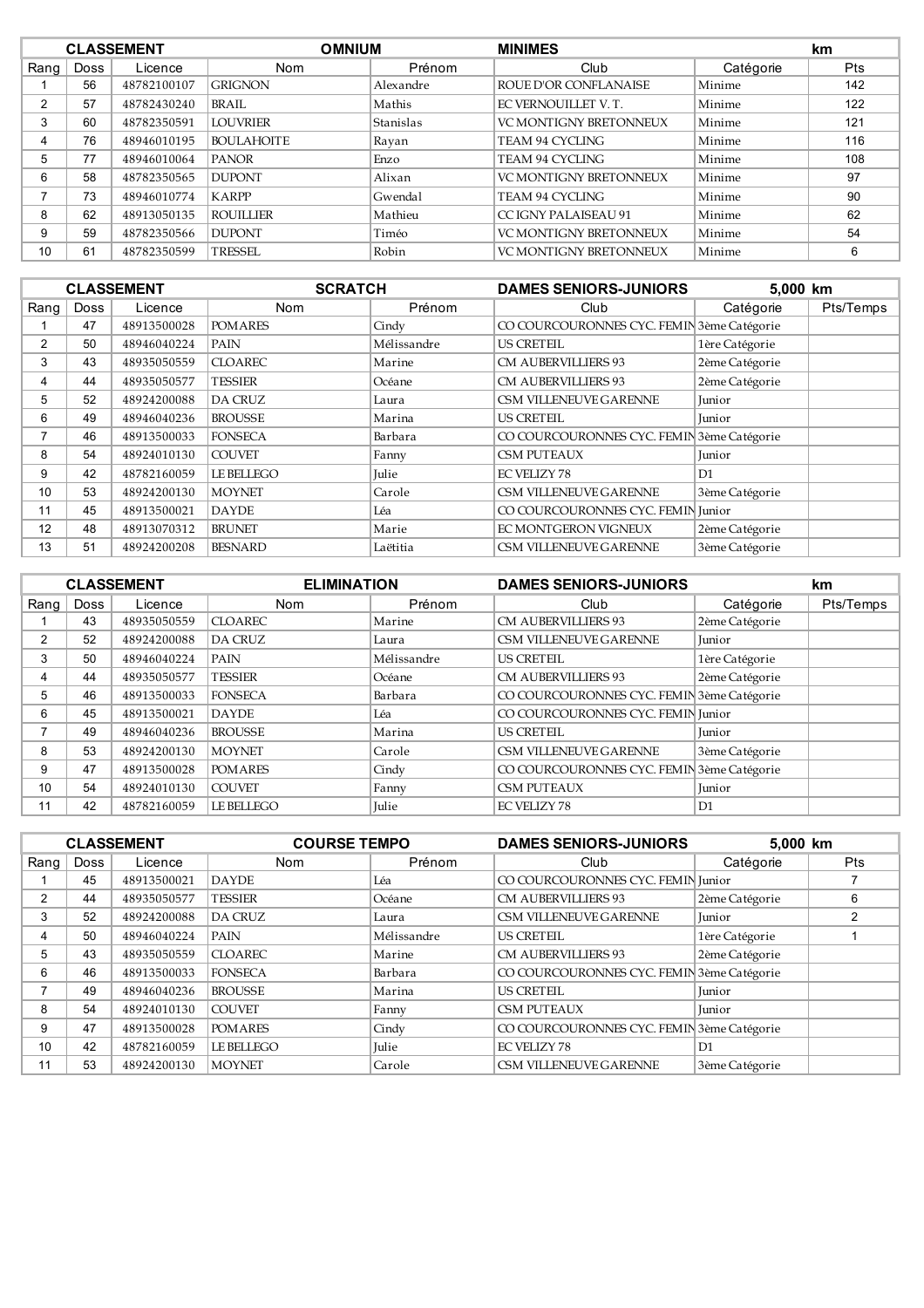|      |      | <b>CLASSEMENT</b> | <b>COURSE AUX POINTS</b> |             | <b>DAMES SENIORS-JUNIORS</b>               | 7,500 km       |            |
|------|------|-------------------|--------------------------|-------------|--------------------------------------------|----------------|------------|
| Rang | Doss | Licence           | <b>Nom</b>               | Prénom      | Club                                       | Catégorie      | <b>Pts</b> |
|      | 52   | 48924200088       | <b>DA CRUZ</b>           | Laura       | CSM VILLENEUVE GARENNE                     | <b>Junior</b>  | 40         |
| 2    | 45   | 48913500021       | <b>DAYDE</b>             | Léa         | CO COURCOURONNES CYC. FEMIN Junior         |                | 26         |
| 3    | 49   | 48946040236       | <b>BROUSSE</b>           | Marina      | <b>US CRETEIL</b>                          | Junior         | 25         |
| 4    | 50   | 48946040224       | PAIN                     | Mélissandre | <b>US CRETEIL</b>                          | 1ère Catégorie | 22         |
| 5    | 43   | 48935050559       | <b>CLOAREC</b>           | Marine      | <b>CM AUBERVILLIERS 93</b>                 | 2ème Catégorie | 13         |
| 6    | 44   | 48935050577       | <b>TESSIER</b>           | Océane      | <b>CM AUBERVILLIERS 93</b>                 | 2ème Catégorie | 6          |
|      | 46   | 48913500033       | <b>FONSECA</b>           | Barbara     | CO COURCOURONNES CYC. FEMIN 3ème Catégorie |                | 5          |
| 8    | 47   | 48913500028       | <b>POMARES</b>           | Cindy       | CO COURCOURONNES CYC. FEMIN 3ème Catégorie |                |            |
| 9    | 54   | 48924010130       | <b>COUVET</b>            | Fanny       | <b>CSM PUTEAUX</b>                         | <b>Iunior</b>  |            |
| 10   | 42   | 48782160059       | LE BELLEGO               | Julie       | <b>EC VELIZY 78</b>                        | D1             |            |
| 11   | 53   | 48924200130       | <b>MOYNET</b>            | Carole      | CSM VILLENEUVE GARENNE                     | 3ème Catégorie |            |

|                |             | <b>CLASSEMENT</b> |                | <b>DAMES SENIORS-JUNIORS</b><br><b>OMNIUM</b> |                                            |                |     |
|----------------|-------------|-------------------|----------------|-----------------------------------------------|--------------------------------------------|----------------|-----|
| Rang           | <b>Doss</b> | Licence           | <b>Nom</b>     | Prénom                                        | Club                                       | Catégorie      | Pts |
|                | 52          | 48924200088       | <b>DA CRUZ</b> | Laura                                         | CSM VILLENEUVE GARENNE                     | <b>Junior</b>  | 146 |
| 2              | 50          | 48946040224       | PAIN           | Mélissandre                                   | <b>US CRETEIL</b>                          | 1ère Catégorie | 130 |
| 3              | 43          | 48935050559       | <b>CLOAREC</b> | Marine                                        | CM AUBERVILLIERS 93                        | 2ème Catégorie | 121 |
| 4              | 45          | 48913500021       | <b>DAYDE</b>   | Léa                                           | CO COURCOURONNES CYC. FEMIN Junior         |                | 116 |
| 5              | 44          | 48935050577       | TESSIER        | Océane                                        | CM AUBERVILLIERS 93                        | 2ème Catégorie | 112 |
| 6              | 49          | 48946040236       | <b>BROUSSE</b> | Marina                                        | <b>US CRETEIL</b>                          | <b>Iunior</b>  | 111 |
| $\overline{ }$ | 46          | 48913500033       | <b>FONSECA</b> | Barbara                                       | CO COURCOURONNES CYC. FEMIN 3ème Catégorie |                | 95  |
| 8              | 47          | 48913500028       | <b>POMARES</b> | Cindy                                         | CO COURCOURONNES CYC. FEMIN 3ème Catégorie |                | 68  |
| 9              | 54          | 48924010130       | <b>COUVET</b>  | Fanny                                         | <b>CSM PUTEAUX</b>                         | <b>Junior</b>  | 14  |
| 10             | 42          | 48782160059       | LE BELLEGO     | Julie                                         | <b>EC VELIZY 78</b>                        | D1             |     |
| 11             | 53          | 48924200130       | <b>MOYNET</b>  | Carole                                        | CSM VILLENEUVE GARENNE                     | 3ème Catégorie |     |
| 12             | 48          | 48913070312       | <b>BRUNET</b>  | Marie                                         | EC MONTGERON VIGNEUX                       | 2ème Catégorie |     |
| 13             | 51          | 48924200208       | <b>BESNARD</b> | Laëtitia                                      | CSM VILLENEUVE GARENNE                     | 3ème Catégorie |     |

|      | <b>CLASSEMENT</b> |             |                 | <b>SCRATCH</b><br><b>JUNIORS</b> |                               | 7.500 km      |           |
|------|-------------------|-------------|-----------------|----------------------------------|-------------------------------|---------------|-----------|
| Rang | Doss              | Licence     | <b>Nom</b>      | Prénom                           | Club                          | Catégorie     | Pts/Temps |
|      | 40                | 48946010183 | <b>HOARAU</b>   | Florent                          | TEAM 94 CYCLING               | <b>Iunior</b> |           |
| 2    | 39                | 48924110267 | <b>PENHOET</b>  | Paul                             | CSM CLAMART                   | <b>Junior</b> |           |
| 3    | 30                | 48935050548 | <b>HANSART</b>  | Philéas                          | <b>CM AUBERVILLIERS 93</b>    | Junior        |           |
| 4    | 33                | 48913070031 | <b>GREGOIRE</b> | Tom                              | EC MONTGERON VIGNEUX          | Junior        |           |
| 5    | 34                | 48913070065 | <b>TARDIF</b>   | Aurélien                         | EC MONTGERON VIGNEUX          | <b>Junior</b> |           |
| 6    | 35                | 48957140231 | <b>DUJARDIN</b> | Julien                           | PARISIS A.C. 95               | <b>Junior</b> |           |
|      | 41                | 48946010171 | <b>PROSPER</b>  | Nicolas                          | TEAM 94 CYCLING               | <b>Junior</b> |           |
| 8    | 38                | 48782350139 | FORGET          | Ouentin                          | <b>VC MONTIGNY BRETONNEUX</b> | Junior D1     |           |
| 9    | 32                | 48913070029 | <b>CONTAL</b>   | Guillaume                        | EC MONTGERON VIGNEUX          | <b>Iunior</b> |           |

|      | <b>CLASSEMENT</b> |             | <b>COURSE TEMPO</b> |           | 7,500 km<br><b>JUNIORS</b>    |               |     |
|------|-------------------|-------------|---------------------|-----------|-------------------------------|---------------|-----|
| Rang | <b>Doss</b>       | Licence     | <b>Nom</b>          | Prénom    | Club                          | Catégorie     | Pts |
|      | 35                | 48957140231 | <b>DUJARDIN</b>     | Julien    | PARISIS A.C. 95               | <b>Iunior</b> |     |
| 2    | 39                | 48924110267 | <b>PENHOET</b>      | Paul      | CSM CLAMART                   | <b>Iunior</b> |     |
| 3    | 34                | 48913070065 | <b>TARDIF</b>       | Aurélien  | EC MONTGERON VIGNEUX          | <b>Iunior</b> | 5   |
|      | 30                | 48935050548 | <b>HANSART</b>      | Philéas   | <b>CM AUBERVILLIERS 93</b>    | <b>Iunior</b> |     |
| 5    | 32                | 48913070029 | CONTAL              | Guillaume | EC MONTGERON VIGNEUX          | <b>Iunior</b> |     |
| 6    | 38                | 48782350139 | FORGET              | Ouentin   | <b>VC MONTIGNY BRETONNEUX</b> | Junior D1     |     |
|      | 33                | 48913070031 | <b>GREGOIRE</b>     | Tom       | EC MONTGERON VIGNEUX          | <b>Iunior</b> |     |
| 8    | 41                | 48946010171 | <b>PROSPER</b>      | Nicolas   | <b>TEAM 94 CYCLING</b>        | <b>Iunior</b> |     |
| 9    | 40                | 48946010183 | <b>HOARAU</b>       | Florent   | TEAM 94 CYCLING               | <b>Iunior</b> |     |

|      |      | <b>CLASSEMENT</b> | <b>ELIMINATION</b> |               | <b>JUNIORS</b>                |               | km.       |
|------|------|-------------------|--------------------|---------------|-------------------------------|---------------|-----------|
| Rang | Doss | Licence           | <b>Nom</b>         | Prénom        | Club                          | Catégorie     | Pts/Temps |
|      | 30   | 48935050548       | <b>HANSART</b>     | Philéas       | <b>CM AUBERVILLIERS 93</b>    | Junior        |           |
| 2    | 34   | 48913070065       | <b>TARDIF</b>      | Aurélien      | EC MONTGERON VIGNEUX          | Junior        |           |
| 3    | 39   | 48924110267       | <b>PENHOET</b>     | Paul          | <b>CSM CLAMART</b>            | Junior        |           |
|      | 32   | 48913070029       | CONTAL             | Guillaume     | EC MONTGERON VIGNEUX          | Junior        |           |
| 5    | 38   | 48782350139       | FORGET             | Ouentin       | <b>VC MONTIGNY BRETONNEUX</b> | Junior D1     |           |
| 6    | 40   | 48946010183       | <b>HOARAU</b>      | Florent       | TEAM 94 CYCLING               | Junior        |           |
|      | 33   | 48913070031       | <b>GREGOIRE</b>    | Tom           | EC MONTGERON VIGNEUX          | Junior        |           |
| 8    | 35   | 48957140231       | <b>DUJARDIN</b>    | <b>Iulien</b> | PARISIS A.C. 95               | <b>Iunior</b> |           |
| 9    | 41   | 48946010171       | <b>PROSPER</b>     | Nicolas       | TEAM 94 CYCLING               | Junior        |           |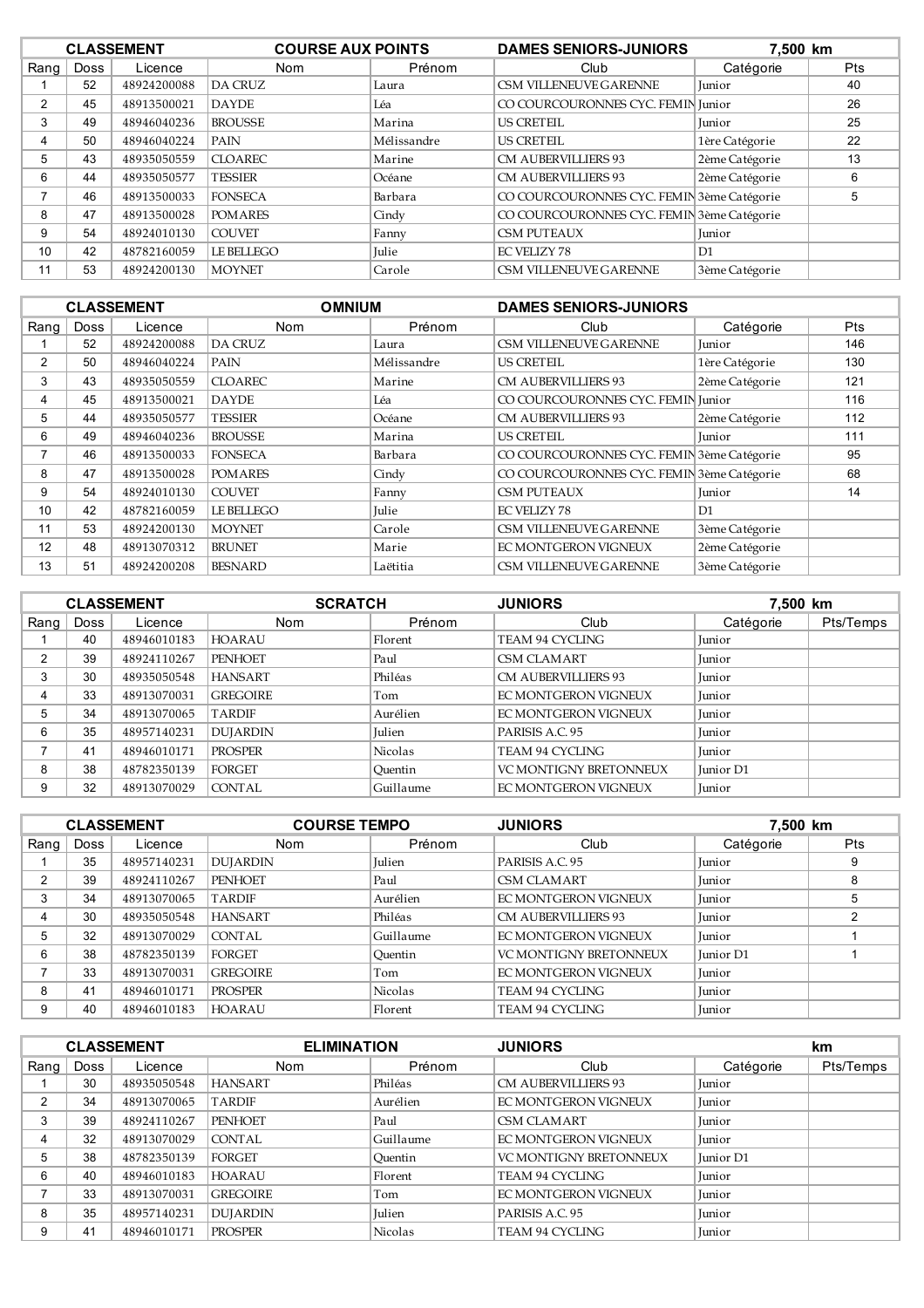|      |      | <b>CLASSEMENT</b> | <b>COURSE AUX POINTS</b> |                | <b>JUNIORS</b>             | 20,000 km     |            |
|------|------|-------------------|--------------------------|----------------|----------------------------|---------------|------------|
| Rang | Doss | Licence           | <b>Nom</b>               | Prénom         | Club                       | Catégorie     | <b>Pts</b> |
|      | 39   | 48924110267       | PENHOET                  | Paul           | CSM CLAMART                | <b>Iunior</b> | 27         |
| 2    | 30   | 48935050548       | <b>HANSART</b>           | Philéas        | <b>CM AUBERVILLIERS 93</b> | Junior        | 24         |
| 3    | 40   | 48946010183       | <b>HOARAU</b>            | Florent        | TEAM 94 CYCLING            | <b>Iunior</b> | 21         |
|      | 32   | 48913070029       | CONTAL                   | Guillaume      | EC MONTGERON VIGNEUX       | <b>Iunior</b> | 9          |
| 5    | 34   | 48913070065       | <b>TARDIF</b>            | Aurélien       | EC MONTGERON VIGNEUX       | <b>Iunior</b> | 9          |
| 6    | 38   | 48782350139       | FORGET                   | Ouentin        | VC MONTIGNY BRETONNEUX     | Junior D1     |            |
|      | 35   | 48957140231       | <b>DUJARDIN</b>          | Julien         | PARISIS A.C. 95            | Junior        |            |
| 8    | 33   | 48913070031       | <b>GREGOIRE</b>          | Tom            | EC MONTGERON VIGNEUX       | Junior        |            |
| 9    | 41   | 48946010171       | <b>PROSPER</b>           | <b>Nicolas</b> | TEAM 94 CYCLING            | <b>Iunior</b> |            |

|      | <b>CLASSEMENT</b> |             |                 | <b>OMNIUM</b><br><b>JUNIORS</b> |                               | km               |            |
|------|-------------------|-------------|-----------------|---------------------------------|-------------------------------|------------------|------------|
| Rang | <b>Doss</b>       | Licence     | <b>Nom</b>      | Prénom                          | Club                          | Catégorie        | <b>Pts</b> |
|      | 39                | 48924110267 | <b>PENHOET</b>  | Paul                            | CSM CLAMART                   | <b>Iunior</b>    | 139        |
| ◠    | 30                | 48935050548 | <b>HANSART</b>  | Philéas                         | <b>CM AUBERVILLIERS 93</b>    | <b>Iunior</b>    | 134        |
| 3    | 40                | 48946010183 | <b>HOARAU</b>   | Florent                         | <b>TEAM 94 CYCLING</b>        | <b>Iunior</b>    | 115        |
| 4    | 34                | 48913070065 | <b>TARDIF</b>   | Aurélien                        | EC MONTGERON VIGNEUX          | <b>Iunior</b>    | 115        |
| 5    | 32                | 48913070029 | CONTAL          | Guillaume                       | EC MONTGERON VIGNEUX          | Junior           | 99         |
| 6    | 35                | 48957140231 | <b>DUJARDIN</b> | <b>Julien</b>                   | PARISIS A.C. 95               | <b>Iunior</b>    | 97         |
|      | 38                | 48782350139 | FORGET          | Ouentin                         | <b>VC MONTIGNY BRETONNEUX</b> | <b>Iunior</b> D1 | 95         |
| 8    | 33                | 48913070031 | <b>GREGOIRE</b> | Tom                             | EC MONTGERON VIGNEUX          | Junior           | 91         |
| 9    | 41                | 48946010171 | <b>PROSPER</b>  | <b>Nicolas</b>                  | TEAM 94 CYCLING               | <b>Iunior</b>    | 78         |

|                |                | <b>CLASSEMENT</b> | <b>SCRATCH</b>      |               | <b>SENIORS</b>           | 10,000 km      |              |  |
|----------------|----------------|-------------------|---------------------|---------------|--------------------------|----------------|--------------|--|
| Rang           | Doss           | Licence           | Nom                 | Prénom        | Club                     | Catégorie      | Pts/Temps    |  |
| $\mathbf{1}$   | 9              | 48957140046       | <b>SELLIER</b>      | Valentin      | PARISIS A.C. 95          | 2ème Catégorie |              |  |
| 2              | 6              | 48935050231       | <b>EVENOT</b>       | Killian       | CM AUBERVILLIERS 93      | 1ère Catégorie |              |  |
| 3              | 10             | 48957140134       | TAHIR               | Zinedine      | PARISIS A.C. 95          | 3ème Catégorie |              |  |
| 4              | 3              | 48782160015       | PEUVRIER            | Olivier       | <b>EC VELIZY 78</b>      | D2             |              |  |
| 5              | 12             | 48935100161       | <b>DUPUY</b>        | Silouane      | VCA DU BOURGET           | 3ème Catégorie |              |  |
| 6              | 27             | 48771150181       | <b>SAILLARD</b>     | Cyrille       | TEAM PELTRAX - CSD       | 2ème Catégorie |              |  |
| $\overline{7}$ | 28             | 48750160427       | <b>DIDIER</b>       | Baptiste      | PARIS CYCLISTE OLYMPIQUE | 1ère Catégorie |              |  |
| 8              | $\overline{7}$ | 48935050569       | <b>POISSON</b>      | Enzo          | CM AUBERVILLIERS 93      | 2ème Catégorie |              |  |
| 9              | 22             | 48771010428       | <b>CHARLOT</b>      | Damien        | <b>ESC MEAUX</b>         | 3ème Catégorie |              |  |
| 10             | 25             | 48913110181       | LAUR                | Christophe    | <b>VC ET AMPES</b>       | D1             |              |  |
| 11             | $\mathbf{1}$   | 48782160066       | <b>GARNIER</b>      | Jean François | <b>EC VELIZY 78</b>      | D <sub>1</sub> |              |  |
| 12             | 8              | 48957140497       | <b>SALGUEIRO</b>    | Cristovao     | PARISIS A.C. 95          | D <sub>1</sub> |              |  |
| 13             | 11             | 48935100129       | <b>BARE</b>         | Anthony       | VCA DU BOURGET           | 2ème Catégorie |              |  |
| 14             | 2              | 48782160041       | <b>LECOO</b>        | Grégory       | <b>EC VELIZY 78</b>      | D2             |              |  |
| 15             | 23             | 48782350590       | <b>MENDES</b>       | Dominique     | VC MONTIGNY BRETONNEUX   | D2             |              |  |
| 16             | 26             | 48935330193       | <b>MENARD</b>       | Frédéric      | <b>ES STAINS</b>         | D1             |              |  |
|                |                | <b>CLASSEMENT</b> | <b>COURSE TEMPO</b> |               | <b>SENIORS</b>           | 10,000 km      |              |  |
| Rang           | Doss           | Licence           | Nom                 | Prénom        | Club                     | Catégorie      | Pts          |  |
| 1              | 9              | 48957140046       | <b>SELLIER</b>      | Valentin      | PARISIS A.C. 95          | 2ème Catégorie | 28           |  |
| $\overline{2}$ | 27             | 48771150181       | <b>SAILLARD</b>     | Cyrille       | TEAM PELTRAX - CSD       | 2ème Catégorie | 22           |  |
| 3              | 12             | 48935100161       | <b>DUPUY</b>        | Silouane      | VCA DU BOURGET           | 3ème Catégorie | 14           |  |
| $\overline{4}$ | 10             | 48957140134       | <b>TAHIR</b>        | Zinedine      | PARISIS A.C. 95          | 3ème Catégorie | 3            |  |
| 5              | $\overline{7}$ | 48935050569       | POISSON             | Enzo          | CM AUBERVILLIERS 93      | 2ème Catégorie | $\mathbf{1}$ |  |
| 6              | 6              | 48935050231       | <b>EVENOT</b>       | Killian       | CM AUBERVILLIERS 93      | 1ère Catégorie | $\mathbf{1}$ |  |
| $\overline{7}$ | 11             | 48935100129       | <b>BARE</b>         | Anthony       | VCA DU BOURGET           | 2ème Catégorie | $\mathbf{1}$ |  |
| 8              | 28             | 48750160427       | <b>DIDIER</b>       | Baptiste      | PARIS CYCLISTE OLYMPIQUE | 1ère Catégorie |              |  |
| 9              | 22             | 48771010428       | <b>CHARLOT</b>      | Damien        | <b>ESC MEAUX</b>         | 3ème Catégorie |              |  |
| 10             | 8              | 48957140497       | SALGUEIRO           | Cristovao     | PARISIS A.C. 95          | D1             |              |  |
| 11             | 25             | 48913110181       | LAUR                | Christophe    | <b>VC ET AMPES</b>       | D1             |              |  |
| 12             | 3              | 48782160015       | <b>PEUVRIER</b>     | Olivier       | <b>EC VELIZY 78</b>      | D2             |              |  |
| 13             | $\mathbf{1}$   | 48782160066       | <b>GARNIER</b>      | Jean François | EC VELIZY 78             | D1             |              |  |
| 14             | $\overline{2}$ | 48782160041       | <b>LECOQ</b>        | Grégory       | <b>EC VELIZY 78</b>      | D2             |              |  |
| 15             | 23             | 48782350590       | <b>MENDES</b>       | Dominique     | VC MONTIGNY BRETONNEUX   | D2             |              |  |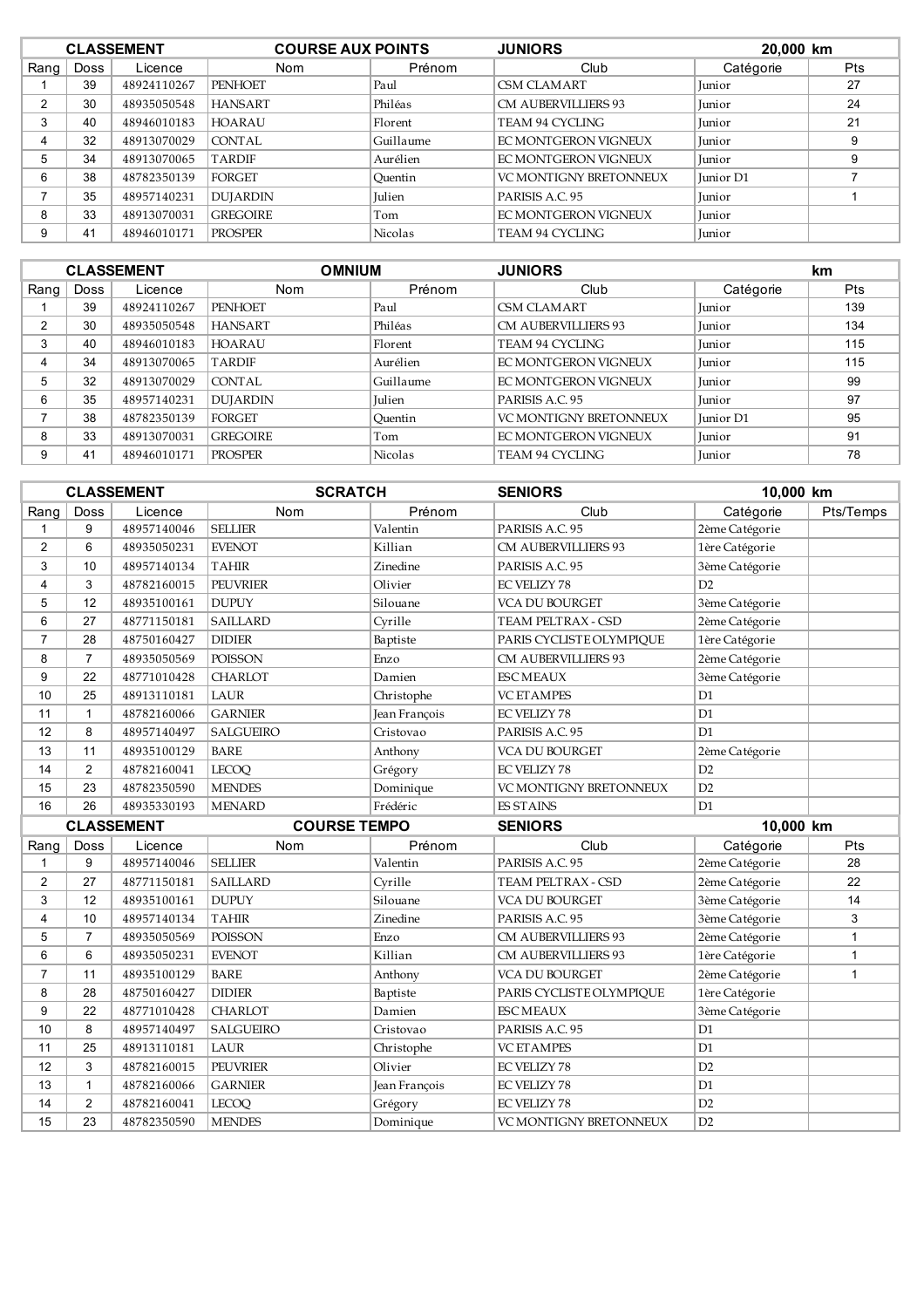|                |                 | <b>CLASSEMENT</b> | <b>ELIMINATION</b> |               | <b>SENIORS</b>           |                | km        |
|----------------|-----------------|-------------------|--------------------|---------------|--------------------------|----------------|-----------|
| Rang           | <b>Doss</b>     | Licence           | <b>Nom</b>         | Prénom        | Club                     | Catégorie      | Pts/Temps |
|                | 6               | 48935050231       | <b>EVENOT</b>      | Killian       | CM AUBERVILLIERS 93      | 1ère Catégorie |           |
| $\overline{2}$ | 9               | 48957140046       | <b>SELLIER</b>     | Valentin      | PARISIS A.C. 95          | 2ème Catégorie |           |
| 3              | 27              | 48771150181       | <b>SAILLARD</b>    | Cyrille       | TEAM PELTRAX - CSD       | 2ème Catégorie |           |
| 4              | 28              | 48750160427       | <b>DIDIER</b>      | Baptiste      | PARIS CYCLISTE OLYMPIOUE | 1ère Catégorie |           |
| 5              | 11              | 48935100129       | BARE               | Anthony       | VCA DU BOURGET           | 2ème Catégorie |           |
| 6              | 22              | 48771010428       | <b>CHARLOT</b>     | Damien        | <b>ESC MEAUX</b>         | 3ème Catégorie |           |
|                | $\overline{7}$  | 48935050569       | <b>POISSON</b>     | Enzo          | CM AUBERVILLIERS 93      | 2ème Catégorie |           |
| 8              | 25              | 48913110181       | LAUR               | Christophe    | <b>VC ET AMPES</b>       | D1             |           |
| 9              | 3               | 48782160015       | <b>PEUVRIER</b>    | Olivier       | <b>EC VELIZY 78</b>      | D2             |           |
| 10             | 8               | 48957140497       | SALGUEIRO          | Cristovao     | PARISIS A.C. 95          | D1             |           |
| 11             | 12              | 48935100161       | <b>DUPUY</b>       | Silouane      | VCA DU BOURGET           | 3ème Catégorie |           |
| 12             | 23              | 48782350590       | <b>MENDES</b>      | Dominique     | VC MONTIGNY BRETONNEUX   | D2             |           |
| 13             | 10 <sup>°</sup> | 48957140134       | <b>TAHIR</b>       | Zinedine      | PARISIS A.C. 95          | 3ème Catégorie |           |
| 14             |                 | 48782160066       | <b>GARNIER</b>     | Jean François | <b>EC VELIZY 78</b>      | D1             |           |
| 15             | $\overline{2}$  | 48782160041       | <b>LECOO</b>       | Grégory       | <b>EC VELIZY 78</b>      | D2             |           |

|          |             | <b>CLASSEMENT</b> | <b>COURSE AUX POINTS</b> |            | <b>SENIORS</b>             |                | 25,000 km  |  |
|----------|-------------|-------------------|--------------------------|------------|----------------------------|----------------|------------|--|
| Rang $ $ | <b>Doss</b> | Licence           | <b>Nom</b>               | Prénom     | Club                       | Catégorie      | <b>Pts</b> |  |
|          | 9           | 48957140046       | <b>SELLIER</b>           | Valentin   | PARISIS A.C. 95            | 2ème Catégorie | 48         |  |
| 2        | 28          | 48750160427       | <b>DIDIER</b>            | Baptiste   | PARIS CYCLISTE OLYMPIOUE   | 1ère Catégorie | 38         |  |
| 3        | 27          | 48771150181       | <b>SAILLARD</b>          | Cyrille    | TEAM PELTRAX - CSD         | 2ème Catégorie | 28         |  |
| 4        | 6           | 48935050231       | <b>EVENOT</b>            | Killian    | <b>CM AUBERVILLIERS 93</b> | 1ère Catégorie | 25         |  |
| 5        | 11          | 48935100129       | <b>BARE</b>              | Anthony    | <b>VCA DU BOURGET</b>      | 2ème Catégorie | 14         |  |
| 6        | 22          | 48771010428       | <b>CHARLOT</b>           | Damien     | <b>ESC MEAUX</b>           | 3ème Catégorie | 10         |  |
|          | 3           | 48782160015       | <b>PEUVRIER</b>          | Olivier    | <b>EC VELIZY 78</b>        | D2             | 8          |  |
| 8        | 8           | 48957140497       | <b>SALGUEIRO</b>         | Cristovao  | PARISIS A.C. 95            | D1             |            |  |
| 9        | 12          | 48935100161       | DUPUY                    | Silouane   | <b>VCA DU BOURGET</b>      | 3ème Catégorie |            |  |
| 10       | 25          | 48913110181       | LAUR                     | Christophe | <b>VC ET AMPES</b>         | D1             |            |  |

|                |                | <b>CLASSEMENT</b> | <b>OMNIUM</b>    |               | <b>SENIORS</b>             |                | km         |
|----------------|----------------|-------------------|------------------|---------------|----------------------------|----------------|------------|
| Rang           | <b>Doss</b>    | Licence           | <b>Nom</b>       | Prénom        | Club                       | Catégorie      | <b>Pts</b> |
|                | 9              | 48957140046       | <b>SELLIER</b>   | Valentin      | PARISIS A.C. 95            | 2ème Catégorie | 166        |
| $\overline{2}$ | 6              | 48935050231       | <b>EVENOT</b>    | Killian       | CM AUBERVILLIERS 93        | 1ère Catégorie | 133        |
| 3              | 27             | 48771150181       | <b>SAILLARD</b>  | Cyrille       | TEAM PELTRAX - CSD         | 2ème Catégorie | 132        |
| 4              | 28             | 48750160427       | <b>DIDIER</b>    | Baptiste      | PARIS CYCLISTE OLYMPIQUE   | 1ère Catégorie | 126        |
| 5              | 12             | 48935100161       | <b>DUPUY</b>     | Silouane      | VCA DU BOURGET             | 3ème Catégorie | 90         |
| 6              | 11             | 48935100129       | BARE             | Anthony       | VCA DU BOURGET             | 2ème Catégorie | 90         |
| 7              | 22             | 48771010428       | <b>CHARLOT</b>   | Damien        | <b>ESC MEAUX</b>           | 3ème Catégorie | 88         |
| 8              | 10             | 48957140134       | <b>TAHIR</b>     | Zinedine      | PARISIS A.C. 95            | 3ème Catégorie | 86         |
| 9              | 3              | 48782160015       | <b>PEUVRIER</b>  | Olivier       | <b>EC VELIZY 78</b>        | D2             | 84         |
| 10             | 25             | 48913110181       | LAUR             | Christophe    | <b>VC ETAMPES</b>          | D1             | 69         |
| 11             | 8              | 48957140497       | <b>SALGUEIRO</b> | Cristovao     | PARISIS A.C. 95            | D1             | 69         |
| 12             |                | 48782160066       | <b>GARNIER</b>   | Jean François | EC VELIZY 78               | D <sub>1</sub> | 50         |
| 13             | 23             | 48782350590       | <b>MENDES</b>    | Dominique     | VC MONTIGNY BRETONNEUX     | D2             | <b>ABD</b> |
| 14             | $\overline{2}$ | 48782160041       | LECOO            | Grégory       | <b>EC VELIZY 78</b>        | D2             | <b>ABD</b> |
| 15             | $\overline{7}$ | 48935050569       | <b>POISSON</b>   | Enzo          | <b>CM AUBERVILLIERS 93</b> | 2ème Catégorie | <b>ABD</b> |
| 16             | 26             | 48935330193       | <b>MENARD</b>    | Frédéric      | <b>ES STAINS</b>           | D1             | ABD        |

| <b>CLASSEMENT</b> |             |             | <b>VITESSE</b>   |           | <b>SENIORS</b>           |                | 0,750 km  |  |
|-------------------|-------------|-------------|------------------|-----------|--------------------------|----------------|-----------|--|
| Rang              | <b>Doss</b> | Licence     | <b>Nom</b>       | Prénom    | Club                     | Catégorie      | Pts/Temps |  |
|                   | 13          | 48946040402 | <b>BAUGE</b>     | Grégory   | <b>US CRETEIL</b>        | 1ère Catégorie |           |  |
| 2                 | 15          | 48946040182 | <b>EDELIN</b>    | Benjamin  | <b>US CRETEIL</b>        | 1ère Catégorie |           |  |
| 3                 | 21          | 48946040221 | VIGIER           | Sébastien | <b>US CRETEIL</b>        | 1ère Catégorie |           |  |
| 4                 | 16          | 48946040394 | HELAL            | Rayan     | <b>US CRETEIL</b>        | 2ème Catégorie |           |  |
| 5                 | 17          | 48946040400 | <b>HENRIETTE</b> | Didier    | <b>US CRETEIL</b>        | D1             |           |  |
| 6                 | 29          | 48946010196 | <b>DERACHE</b>   | Tom       | TEAM 94 CYCLING          | 2ème Catégorie |           |  |
| $\overline{ }$    | 31          | 48913070014 | <b>BERNERON</b>  | Paul      | EC MONTGERON VIGNEUX     | <b>Junior</b>  |           |  |
| 8                 | 4           | 48782160019 | <b>SOULAINE</b>  | Geoffroy  | <b>EC VELIZY 78</b>      | 3ème Catégorie |           |  |
| 9                 | 5           | 48782160035 | <b>THERY</b>     | Sébastien | <b>EC VELIZY 78</b>      | 3ème Catégorie |           |  |
| 10                | 28          | 48750160427 | <b>DIDIER</b>    | Baptiste  | PARIS CYCLISTE OLYMPIOUE | 1ère Catégorie |           |  |
| 11                | 75          | 48946010081 | <b>COPOL</b>     | Damien    | <b>TEAM 94 CYCLING</b>   | Junior         |           |  |
| 12                | 18          | 48946040195 | LE CLECH         | Anthony   | <b>US CRETEIL</b>        | D2             |           |  |